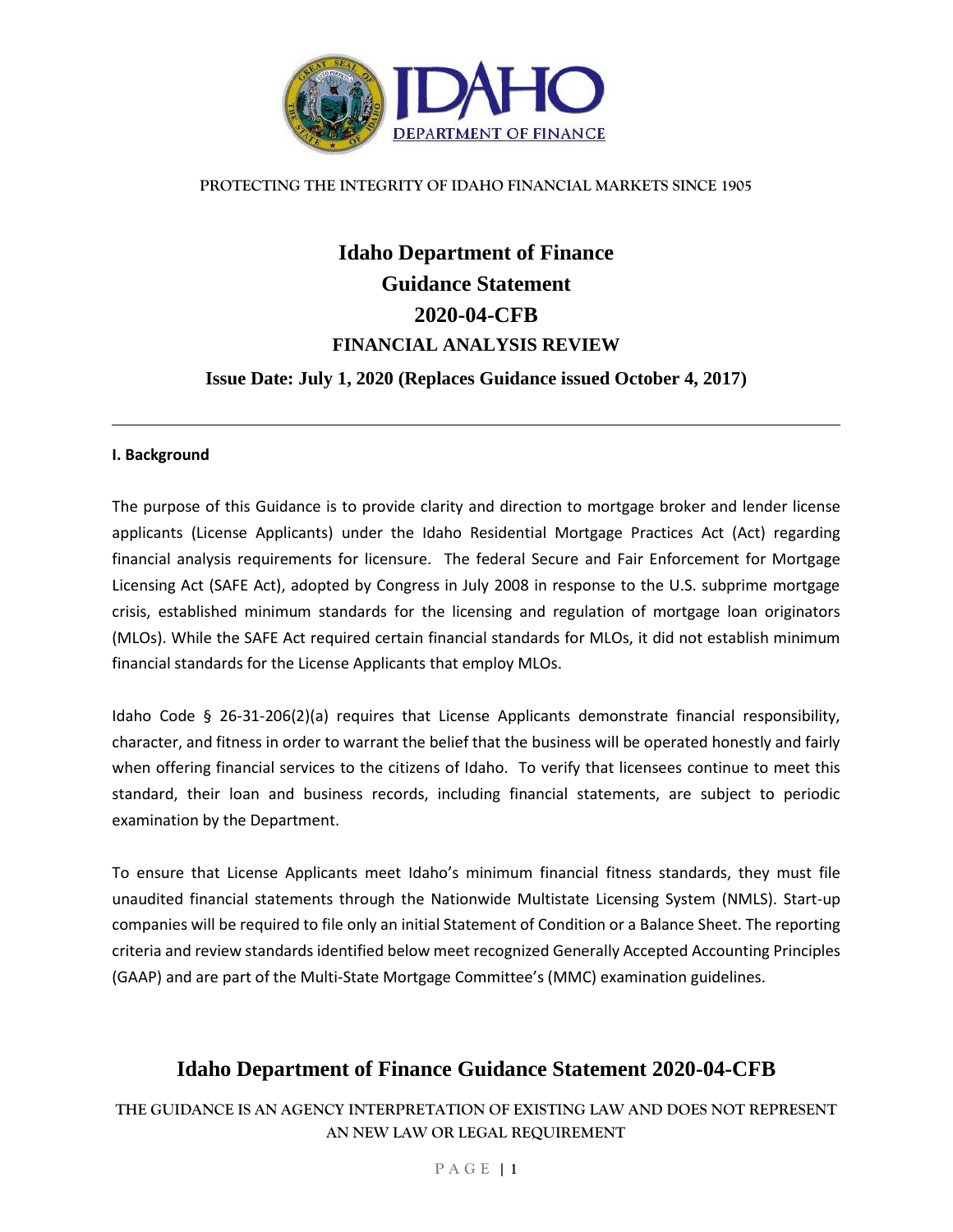

The below standards will be used to evaluate financial statements required to be submitted as part of the application process in Idaho.

# **II. Financial Analysis Standards**

For the purposes of analyzing the financial condition of a License Applicant or licensee, the following criteria will be used:

- Monetary unit must display data in U.S. Dollars.
- Accrual-basis accounting (reporting revenue in period earned not when received; reporting expenses in period incurred not when paid).
- Full disclosure principle requires financial statements to fully disclose all information an investor, lender, or private individual might need to assess the current financial state of the business, including any auditor's or accountant's notes, as applicable.
- *Initial* information provided by License Applicants may be taken at face value. However, this does not preclude the Department from asking clarifying questions or requesting supporting documentation as needed from the License Applicant. Failure to provide requested information may result in a denied or withdrawn application.

The review analysis will initially examine five potentially relevant financial ratios and may be expanded if further information is required for a determination to be made:

# **1. Current Ratio = Current Assets / Current Liabilities (current means one year or less):**

The current ratio is a liquidity ratio that measures a company's ability to pay short-term and long-term obligations. To gauge this ability, the current ratio considers the current total assets of a company relative to that company's current total liabilities. The current ratio is called "current" because, unlike some other liquidity ratios, it incorporates all current assets and liabilities. The Current Ratio is a good gauge of an institution's capacity to meet short-term debt obligations. A higher Current Ratio indicates a more liquid institution. Generally, a below average Current Ratio is  $1.0 - 1.2$ , and an Unsatisfactory Current Ratio is below 1.0.

# **Idaho Department of Finance Guidance Statement 2020-04-CFB**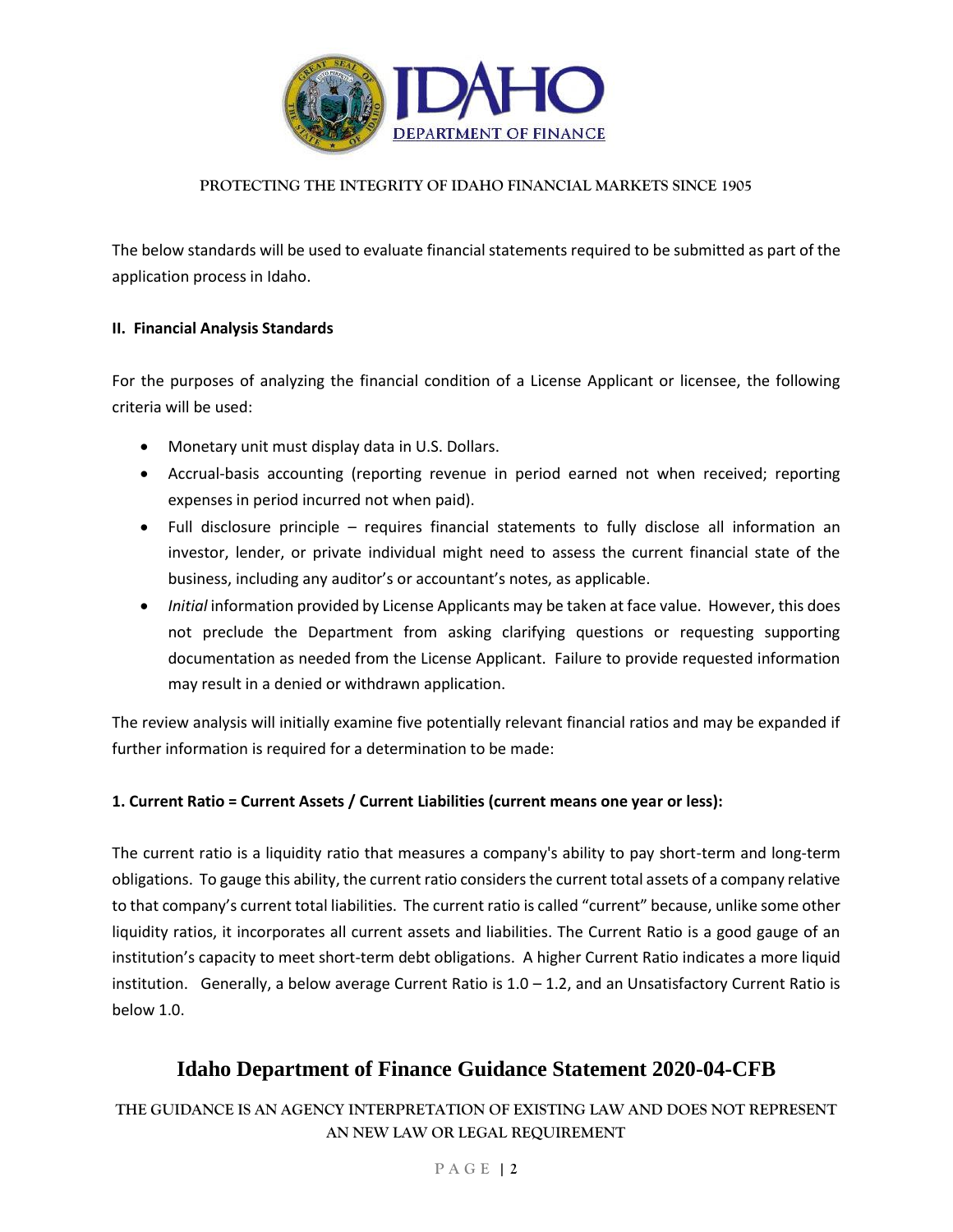

**Liabilities to Assets Ratio** = Total Liabilities / Total Assets **(Alternative to Current Ratio)**: Similar to the Current Ratio, but the calculation also includes long term assets and liabilities. If the ratio is at or greater than 1 it is a cause for concern and may require additional information from the applicant. A ratio less than 1 is generally acceptable.

### **2. Tangible Net Worth = Total Assets – Total Liability – Intangible Assets:**

Tangible net worth (TNW) is most commonly a calculation of the net worth of a company that excludes any value derived from intangible assets such as copyrights, patents and intellectual property in order to help determine the capacity of a company to pay its bills in a few months and assess the real value of a company based on the balance sheet.

### **3. Net Worth = Total Assets – Total Liabilities:**

A negative net worth indicates that if the company were to liquidate on the statement date, some or all creditors may not get paid what they are owed and borrower clients could be left with the inability to obtain a loan. A negative net worth, although not an automatic disqualifier, requires additional information from the applicant on the conditions causing the applicant's negative net worth and what steps the applicant is taking to improve its financial position.

#### **4. Net Income (Loss) = Revenue – Expenses – Taxes:**

The net income (loss) is an important indicator for financial health and long-term business viability. Multiple years of net loss could mean that the business is in trouble and may not be financially viable in the near future. Additionally, a large net loss in a single year may require further evaluation. For start-up companies, it may be common for a start-up company to lose money for several years initially before any profits are made. A net loss trend would be reviewed to determine whether the applicant's financial condition is improving or deteriorating.

# **Idaho Department of Finance Guidance Statement 2020-04-CFB**